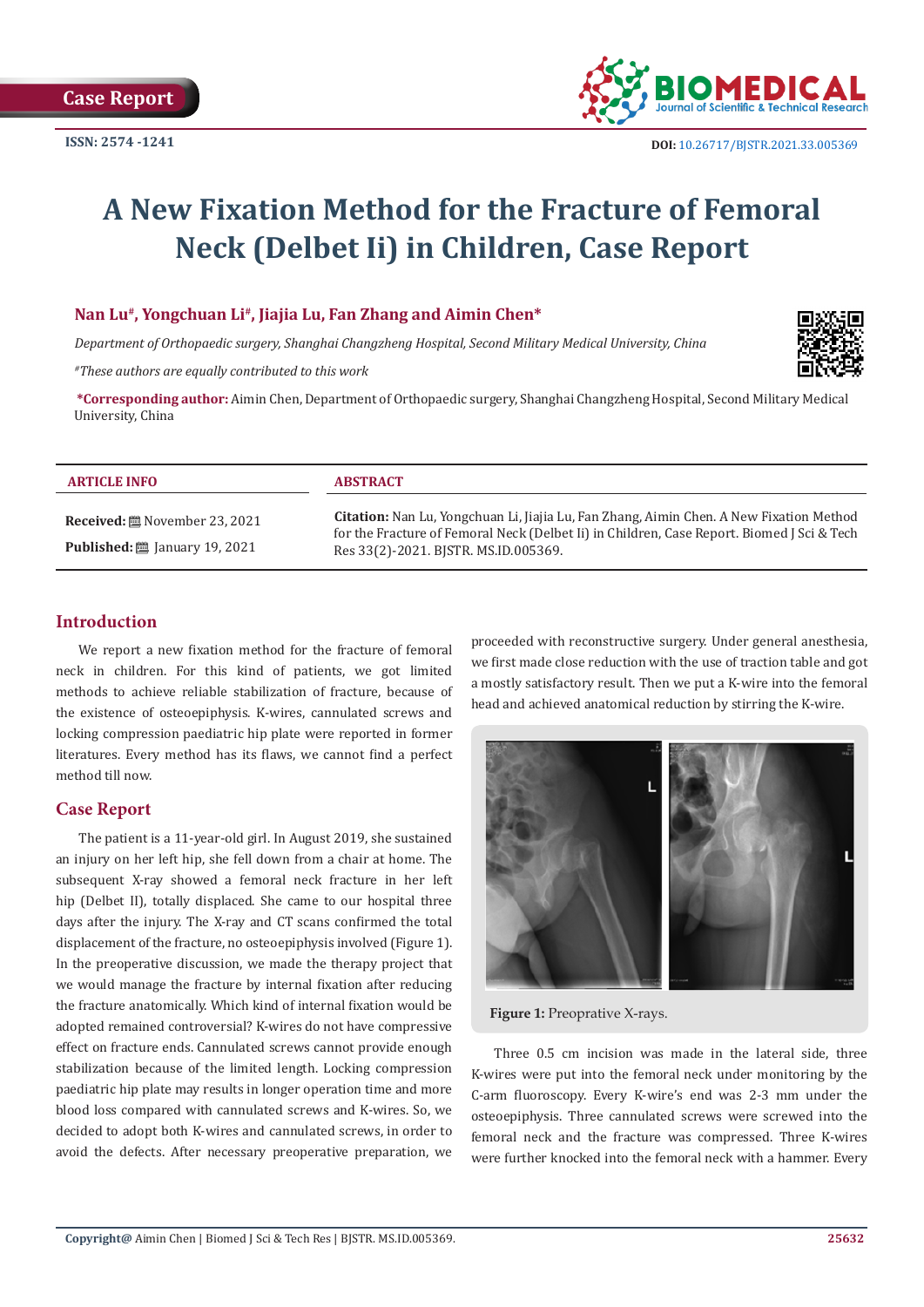K-wire's end was 2-3 mm under the cartilage of femoral head. Then the other ends of K-wires were bended and cut off. After washed with normal saline, the incision was stitched (Figure 2).



**Figure 2:** Postoperative X-rays.

### **Discussion**

Fractures of femoral neck in children are uncommon [1-4], early surgical treatment is widely advised [5,6]. Femoral neck fractures of pediatric age were initially classified according to the four-part classification system described by Delbet and popularized by Colonna [6]. Type I is an injury of the proximal femoral physis. Type II is a transcervical fracture. Type III is cervicotrochanteric fracture. And type IV is an intertrochanteric fracture. The first three types are intra-articular fractures, and the last type is extracapsular fracture. Delbet type II is the most common fracture according to previous literatures [3,7]. The existence of epiphyseal cartilage might restrict blood supply to femoral head from femoral neck in children [8]. Femoral neck fracture in children which caused by high energy injury might result in more avascular necrosis of femoral heads than adults [9]. Anatomical reduction and compressed fixation of femoral neck fracture could reduce the damage to the blood supply of femoral head. The choice of implants depends on several factors. Such as operating surgeon's preference, the patient's age, and size et'al. Several methods were reported in former literatures, such as K-wires, cannulated screws and locking compression paediatric hip plate. Every method has its own advantages and disadvantages. K-wires do less harm to epiphysis, while have no compressed effect. Long cannulated screws can't be applied because the screw threads may do harm to epiphysis. How could we avoid the disadvantages while retain the advantages of both these two methods?

K-wires were used as guide needle during usual operations. The cannulated screws cannot be put through the epiphysis, while k-wires can. In this operation, k-wires were first used as guide needle, they were knocked deeper before the hollow drill was applied. Hammer instead of electric drill was used to knocked k-wires for rapidly rotating k-wires might do harm to epiphysis. After the cannulated screws were put, intraoperative fluoroscopy was used in avoid of hip joint cavity invasion of K-wires. Then K-wires tail bending were applied in avoid of hip joint cavity invasion. We got more stable fixation by long enough K-wires, and compressive effect by cannulated screws.

### **Conclusion**

The fractures of femoral neck (Delbet II) in children are not common. The combination of K-wires and cannulated screws are reliable for the fracture. They are complementary methods.

# **Conflict of Interest**

All authors declare that they have no conflict of interest.

### **Acknowledgement**

None.

The patient gave informed consent, and the Ethical Committee

of the Second Military Medical University approved this study.

#### **References**

- 1. [Ratliff AH \(1962\) Fractures of the neck of the femur in children. J Bone](https://online.boneandjoint.org.uk/doi/abs/10.1302/0301-620X.44B3.528) [Joint Surg Br 44: 528-542.](https://online.boneandjoint.org.uk/doi/abs/10.1302/0301-620X.44B3.528)
- 2. [Canale ST, Bourland WL \(1977\) Fracture of the neck and intertrochanteric](https://pubmed.ncbi.nlm.nih.gov/863935/) [region of the femur in children. J Bone Joint Surg Am 59: 431-443.](https://pubmed.ncbi.nlm.nih.gov/863935/)
- 3. [Togrul E, Bayram H, Gulsen M, Kalaci A, Ozbarlas S \(2005\) Fractures of](https://pubmed.ncbi.nlm.nih.gov/15589930/) [the femoral neck in children: Long-term follow-up in 62 hip fractures.](https://pubmed.ncbi.nlm.nih.gov/15589930/) [Injury 36: 123-130.](https://pubmed.ncbi.nlm.nih.gov/15589930/)
- 4. Ratliff AH (1974) Fractures of the neck of the femur in children. Orthop Clin North Am 5: 903-921.
- 5. [Swiontkowski MF, Winquist RA \(1986\) Displaced hip fractures in](https://pubmed.ncbi.nlm.nih.gov/3959144/) [children and adolescents. J Trauma 26: 384-388.](https://pubmed.ncbi.nlm.nih.gov/3959144/)
- 6. [Smith LD \(1953\) Hip fractures: The role of muscle contraction or](https://pubmed.ncbi.nlm.nih.gov/13052609/) [intrinsic forces in the causation of fractures of the femoral neck. J Bone](https://pubmed.ncbi.nlm.nih.gov/13052609/) [Joint Surg Am 35a\(2\): 367-383.](https://pubmed.ncbi.nlm.nih.gov/13052609/)
- 7. [Bali K, Sudesh P, Patel S, Kumar V, Saini U, et al. \(2011\) Pediatric femoral](https://pubmed.ncbi.nlm.nih.gov/22162793/) [neck fractures: Our 10 years of experience. Clin Orthop Surg 3: 302-308.](https://pubmed.ncbi.nlm.nih.gov/22162793/)
- 8. Hughes LO, Beaty JH (1994) Fractures of the head and neck of the femur in children. J Bone Joint Surg(Am) 76(2): 283-292.
- 9. Vito Pavone, Gianluca Testa, Maria Riccioli (2019) Surgical treatment with cannulated screws for pediatric femoral neck fractures: A case series. Injury Int J Care Injured 2: S40-S44.